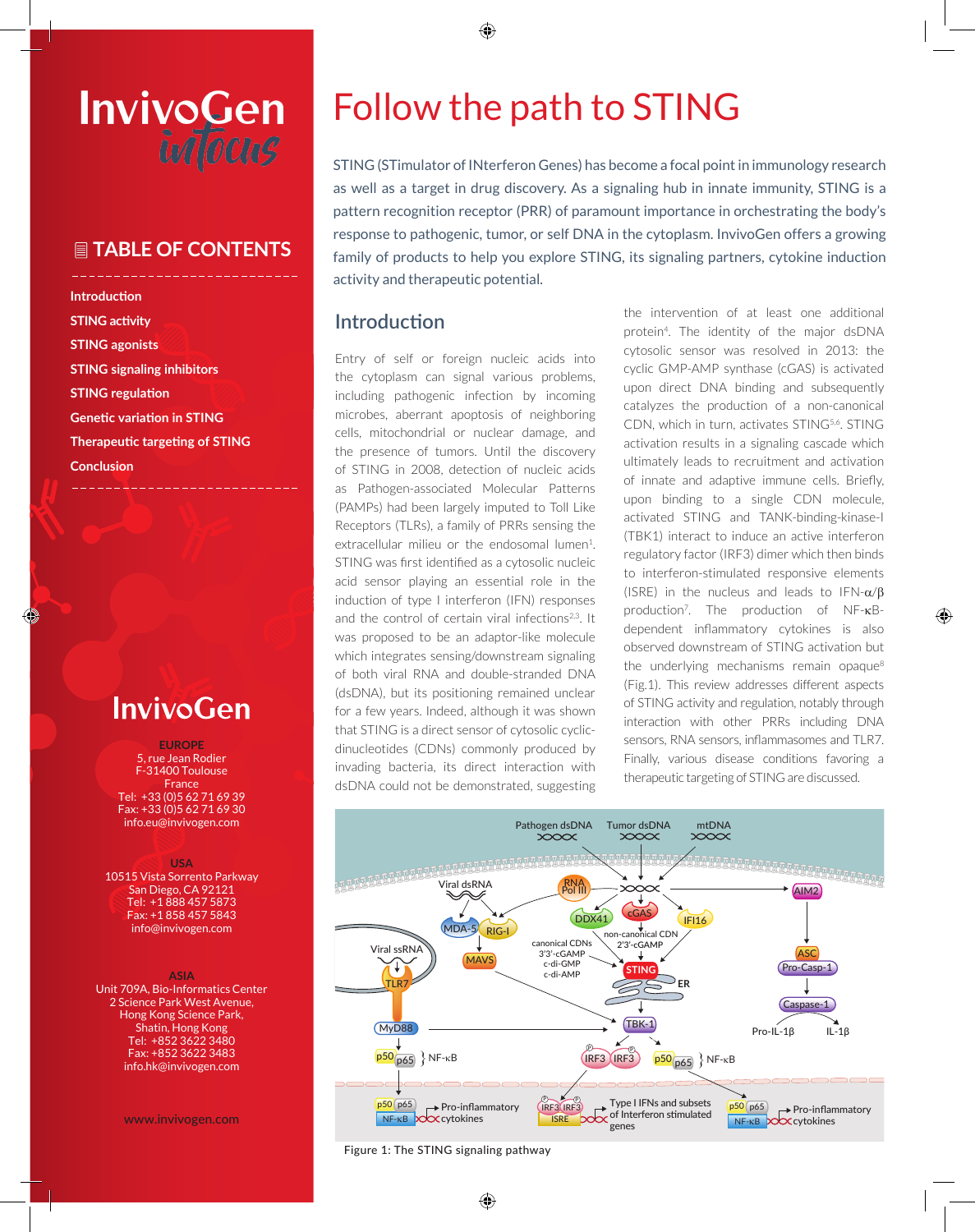# **STING activation**

### Cyclic dinucleotides

The known natural STING agonists correspond to the four naturally occurring CDNs, all of which are based on the nucleosides guanosine (G) and/or adenosine (A). Before the discovery of STING, CDNs had already been reported as bacterial messenger molecules and shown to exhibit anti-microbial<sup>9</sup>, adjuvant<sup>10,</sup> pro-DNA-replicative<sup>11</sup>, anti-cancer<sup>12</sup> and cell cycle-modulatory activities<sup>13</sup>. Among the naturally occurring CDNs, c-di-GMP, c-di-AMP and 3'3'-cGAMP are classified as canonical CDNs and are released into host cells during infection. However, the fourth CDN, 2'3'-cGAMP, is produced by the DNA sensor cyclic GMP-AMP synthase (cGAS) in mammalian cells and is referred to as a noncanonical CDN because of the position of the phosphodiester bonds between the guanosine and adenosine nucleosides<sup>5,6</sup>. Microbial CDNs contain a (3',5')(3',5') phosphodiester linkage (denoted as 3'3'), whereas the mammalian CDN contains a (2',5')(3',5') linkage (denoted as 2'3').



Chemical structure of 2'3'-cGAMP

Chemical structure of 3'3'-cGAMP

In addition to their utility as research reagents, CDN STING agonists are being pursued as immunotherapy agents. InvivoGen scientists recently developed a novel series of potent, STING-activating CDNs based on the adenosine (A) and inosine (I) nucleosides, the latter of which is not found in natural CDNs<sup>14</sup>. The synthetic cAIMP and its difluoro derivatives are analogs of the bacterial 3'3'-cGAMP. The difluoro cAIMP compounds are not only more resistant to enzymatic cleavage but also more potently induce IRF3 and NF-κB pathways (Fig. 2). Of note, STING activity can be negatively regulated during bacterial infection following binding of bacterial CDNs to other DNA sensors such as DDX41 and the oxidoreductase RECON<sup>15-17</sup>.

## DMXAA

Discovered in 1991, 5,6-dimethylxanthenone-4-acetic acid (DMXAA; also known as ASA404 or vadimezan) is a synthetic compound and vascular disrupting agent that showed great promise as an oncology drug candidate in murine experiments<sup>18</sup>. However, it ultimately failed Phase III clinical trials for non small-cell lung cancer (NSCLC)<sup>19</sup>.

Interestingly, DMXAA was reported to be a STING agonist in 2012<sup>20</sup>, but was later revealed to be a potent agonist of murine STING that is totally inactive towards human STING<sup>21</sup>. This speciesspecific difference accounted for the efficacy of DMXAA in murine models as well as for its clinical



Chemical structure of DMXAA

⊕

failure. Efforts are now underway in both industry and academia to create DMXAA analogs that activate human STING. Nevertheless, DMXAA remains a useful research ligand for inducing the STING pathway in murine cell lines and in mice.

## **Table 1: Reporter cell lines related to cGAS/STING signaling**

| <b>CELL LINE</b> | <b>PRODUCTS</b>                 | <b>DESCRIPTION</b>                                               | <b>UNIT SIZE</b>        | CAT.CODE     |
|------------------|---------------------------------|------------------------------------------------------------------|-------------------------|--------------|
| <b>B16</b>       | B16-Blue™ ISG Cells             | IRF-SEAP reporter mouse melanoma cells                           | $3-7 \times 10^6$ cells | bb-ifnabg    |
|                  | B16-Blue™ ISG-KO-STING Cells    | IRF-SEAP reporter STING knockout cells                           | $3-7 \times 10^6$ cells | bb-kostg     |
| <b>HEK293</b>    | HEK-Blue™ ISG Cells             | IRF-SEAP reporter human embryonic kidney cells                   | $3-7 \times 10^6$ cells | hkb-isg      |
|                  | HEK-Blue™ ISG-KO-STING Cells    | IRF-SEAP reporter STING knockout cells                           | $3-7 \times 10^6$ cells | hkb-kostg    |
| HEK293T          | 293T-Dual™ hSTING-A162 Cells    | IRF-SEAP and IFN-B-Lucia reporter cells with A162 human STING    | $3-7 \times 10^6$ cells | 293d-a162    |
|                  | 293T-Dual™ hSTING-H232 Cells    | IRF-SEAP and IFN-B-Lucia reporter cells with H232 human STING    | $3-7 \times 10^6$ cells | 293d-h232    |
|                  | 293T-Dual™ hSTING-R232 Cells    | IRF-SEAP and IFN-β-Lucia reporter cells with R232 human STING    | $3-7 \times 10^6$ cells | 293d-r232    |
|                  | 293T-Dual™ mSTING Cells         | IRF-SEAP and IFN-β-Lucia reporter cells with murine STING        | $3-7 \times 10^6$ cells | 293d-mstg    |
| RAW 264.7        | RAW-Lucia™ ISG Cells            | IRF-Lucia reporter cells                                         | $3-7 \times 10^6$ cells | rawl-isg     |
|                  | RAW-Lucia™ ISG-KO-cGAS Cells    | IRF-Lucia reporter cGAS knockout cells                           | $3-7 \times 10^6$ cells | rawl-kocgas  |
|                  | RAW-Lucia™ ISG-KO-IRF3 Cells    | IRF-Lucia reporter IRF3 knockout cells                           | $3-7 \times 10^6$ cells | rawl-koirf3  |
|                  | RAW-Lucia™ ISG-KO-STING Cells   | IRF-Lucia reporter STING knockout cells                          | $3-7 \times 10^6$ cells | rawl-kostg   |
| THP-1            | THP1-Dual™ Cells                | NF-KB-SEAP and IRF-Lucia reporter human monocyte cells           | $3-7 \times 10^6$ cells | thpd-nfis    |
|                  | THP1-Dual™ KO-cGAS Cells        | NF-KB-SEAP and IRF-Lucia reporter cGAS knockout cells            | $3-7 \times 10^6$ cells | thpd-kocgas  |
|                  | THP1-Dual™ KO-STING Cells       | NF-KB-SEAP and IRF-Lucia reporter STING knockout cells           | $3-7 \times 10^6$ cells | thpd-kostg   |
|                  | THP1-Dual™ KI-hSTING-A162 Cells | NF-KB-SEAP and IRF-Lucia reporter A162 human STING knockin cells | $3-7 \times 10^6$ cells | thpd-a162    |
|                  | THP1-Dual™ KI-hSTING-H232 Cells | NF-KB-SEAP and IRF-Lucia reporter H232 human STING knockin cells | $3-7 \times 10^6$ cells | thpd-h232    |
|                  | THP1-Dual™ KI-hSTING-M155 Cells | NF-KB-SEAP and IRF-Lucia reporter M155 human STING knockin cells | $3-7 \times 10^6$ cells | thpd-m155    |
|                  | THP1-Dual™ KI-hSTING-R232 Cells | NF-KB-SEAP and IRF-Lucia reporter R232 human STING knockin cells | $3-7 \times 10^6$ cells | thpd-r232    |
|                  | THP1-Dual™ KI-hSTING-S154 Cells | NF-KB-SEAP and IRF-Lucia reporter S154 human STING knockin cells | $3-7 \times 10^6$ cells | thpd- $s154$ |

⊕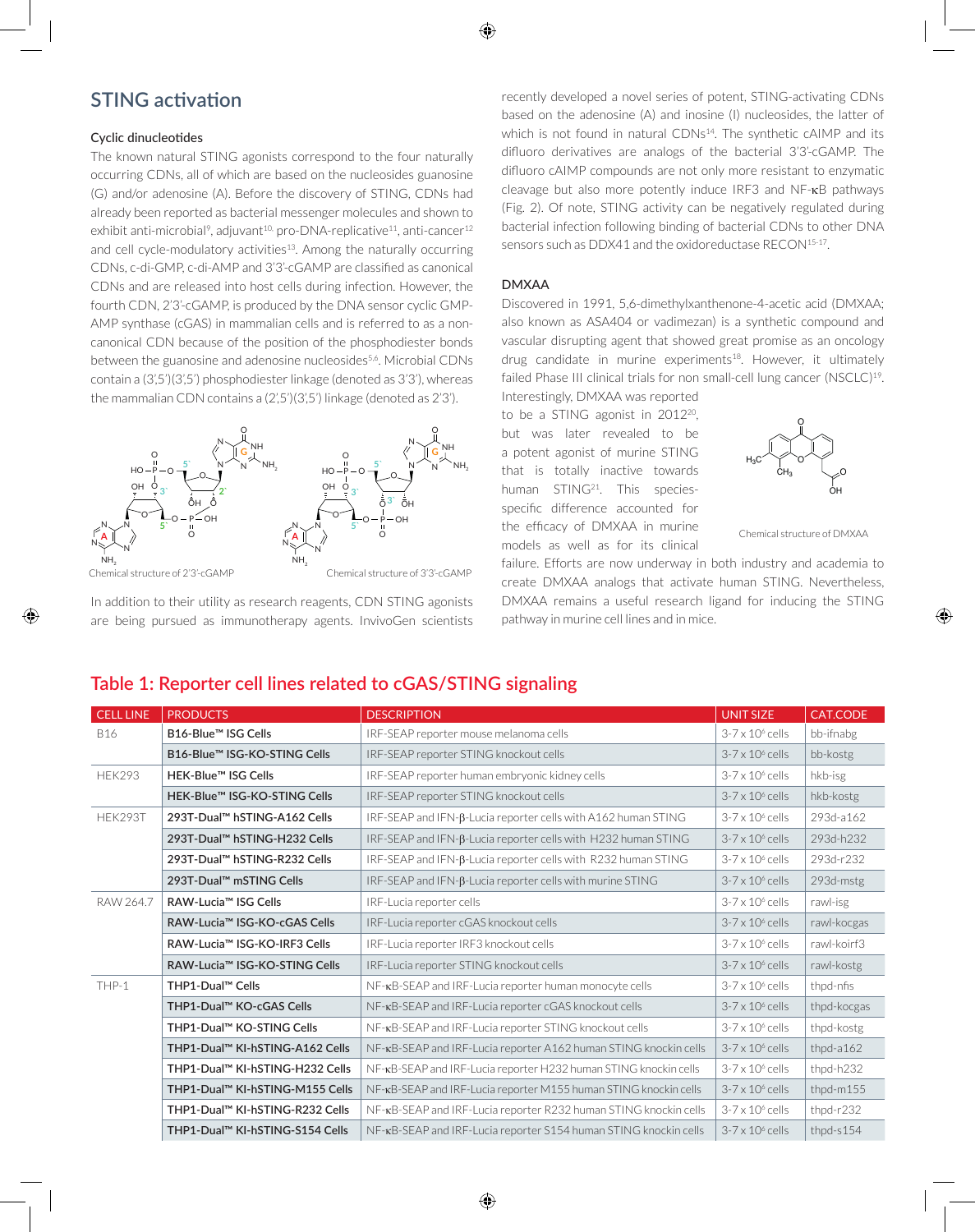### STING activation and signaling

⊕

In agreement with its central implication in the induction of innate immune responses, STING is found throughout the body, notably in the barrier organs<sup>3</sup>. It is expressed most strongly in skin endothelial cells, alveolar type 2 pneumocytes, bronchial epithelium and alveolar macrophages<sup>2,22</sup>. STING-dependent cytokine induction has been evaluated in diverse cell types either ex vivo (in whole blood<sup>14</sup> and in primary cells such as peripheral blood mononuclear cells<sup>23</sup>) or *in* vitro in cell lines (human THP-1 monocytes<sup>14,23-25</sup>, HEK293 human embryonic kidney cells<sup>2</sup>, RAW murine macrophages<sup>14,25,26</sup> and B16 murine melanoma<sup>25</sup>). This is typically done by treating cells with STING agonists and then assaying for production of type I IFNs, TNF- $\alpha$ or other cytokines. STING-dependent cytokine induction can then be confirmed by using STING-KO cells, STING pathway inhibitors, siRNAs or other tools. Notably, STING is either deactivated, undetectable or not expressed in certain cell lines, such as HEK293T and HeLa human cervical cancer<sup>27,28</sup>. InvivoGen provides numerous human and murine cell lines where the wild-type STING gene has been knocked out or replaced by a STING variant.



Figure 2: Induction of the interferon regulatory factor pathway by various STING ligands in THP1-Dual™ cells. IRF induction was determined measuring the relative light units (RLUs) in a luminometer using QUANTI-Luc™, a Lucia luciferase detection reagent. The IRF induction of each ligand is expressed relative to that of hIFN- $\beta$  at  $1 \times 10^4$  U/ml (taken as 100%).

| <b>CATEGORY</b> | <b>PRODUCTS</b>                       | <b>DESCRIPTION</b>                                               | <b>UNIT SIZE</b> | CAT.CODE        |
|-----------------|---------------------------------------|------------------------------------------------------------------|------------------|-----------------|
| cGAMP           | 3'3'-cGAMP                            | Cyclic $[G(3',5')pA(3',5')p]$                                    | $500 \mu g$      | tlrl-nacga      |
|                 | 3'3'-cGAMP VacciGrade™                | Preclinical grade of cyclic $[G(3',5')pA(3',5')p]$               | 1 <sub>mg</sub>  | vac-nacga       |
|                 | 2'3'-cGAMP                            | Cyclic $[G(2',5')pA(3',5')p]$                                    | $500 \mu g$      | tlrl-nacga23    |
|                 | 2'3'-cGAMP VacciGrade™                | Preclinical grade of cyclic $[G(2',5')pA(3',5')p]$               | 1 <sub>mg</sub>  | vac-nacga23     |
|                 | $2'3'-cGAM(PS)2 (Rp/Sp)$              | Bisphosphorothioate analog of 2'3'-cGAMP                         | $250 \mu g$      | tlrl-nacga2srs  |
| c-di-GMP        | c-di-GMP                              | Cyclic $[G(3',5')pG(3',5')p]$                                    | 1 <sub>mg</sub>  | tlrl-nacdg      |
|                 | c-di-GMP VacciGrade™                  | Preclinical grade of cyclic $[G(3',5')pG(3',5')p]$               | 1 <sub>mg</sub>  | vac-nacdg       |
|                 | 2'3'-c-di-GMP                         | Analog of c-di-GMP                                               | $500 \mu g$      | tlrl-nacdg23    |
| c-di-AMP        | c-di-AMP                              | Cyclic $[A(3',5')pA(3',5')p]$                                    | 1 <sub>mg</sub>  | tlrl-nacda      |
|                 | c-di-AMP VacciGrade™                  | Preclinical grade of cyclic $[A(3',5')pA(3',5')p]$               | 1 <sub>mg</sub>  | vac-nacda       |
|                 | 2'3'-c-di-AMP                         | Analog of c-di-AMP                                               | $500 \mu g$      | tlrl-nacda23    |
|                 | $2'3'-c-di-AM(PS)2 (Rp,Rp)$           | Bisphosphorothioate analog of 2'3'-c-di-AMP                      | $100 \mu g$      | tlrl-nacda2r-01 |
|                 | 2'3'-c-di-AM(PS)2 (Rp,Rp) VacciGrade™ | Preclinical grade of bisphosphorothioate analog of 2'3'-c-di-AMP | $500 \mu g$      | vac-nacda2r     |
| $c$ -AIMP       | cAIMP                                 | Cyclic $[A(3',5')pI(3',5')p]$                                    | $500 \mu g$      | tlrl-nacai      |
|                 | cAIMP Difluor                         | Difluor cyclic $[A(3',5')p](3',5')p$ ]                           | $250 \mu g$      | tlrl-nacaidf    |
|                 | cAIM(PS)2 Difluor (Rp/Sp)             | Difluor and bisphosphorothioate analog of cAIMP                  | $100 \mu g$      | tlrl-nacairs    |
| Non-CDN         | <b>DMXAA</b>                          | 5,6-dimethyl-xanthenone-4-acetic acid                            | 5 <sub>mg</sub>  | tlrl-dmx        |

⊕

## **Table 2: Cyclic dinucleotides and DMXAA**

# **Inhibition of cGAS/STING signaling**

cGAS/STING signaling can be blocked directly or indirectly by endogenous, exogenous and synthetic molecules. Several biotech and pharma companies are developing cGAS or STING antagonists for therapeutic applications, notably in autoimmune disorders associated with type I interferonopathy (excessive production of type I IFNs). Such molecules could mimic pathogenic proteins which impair the STING pathway in order to subvert the immune system and facilitate infection. Examples include dengue virus NS2B protein<sup>29</sup>, hepatitis B virus polymerase<sup>30</sup>, herpes simplex virus 1 (HSV-1) ICP27<sup>31</sup>, human cytomegalovirus tegument protein UL82<sup>32</sup>, influenza A virus fusion protein<sup>33</sup> and Shigella protein IpaJ<sup>34</sup>. It was shown that STING is also inhibited via direct binding to  $E1A$  and  $E7$  viral oncogenes<sup>28</sup>.

Moreover, numerous synthetic molecules can inhibit the cGAS/STING pathway at different points upstream or downstream of STING. For instance, Steinhagen *et al.* showed that oligonucleotides (ODN) containing repetitive TTAGGG motifs, such as ODN A151, act as cGAS competitive inhibitors<sup>35</sup>. Mukai *et al.* used 2-bromopalmitate, an inhibitor of STING palmitoylation, to block IFN production in HEK293 cells expressing constitutively active STING mutants<sup>36</sup>. Alternatively, Pokatayev *et al.* used the TBK1 inhibitor BX795 to attenuate cytokine production in mutant mouse embryonic fibroblasts that they employed to model STING dependent autoinflammation<sup>37</sup>. Chen *et al.* employed SB202190, a p38 MAPK inhibitor, to block STING deubiquitination during HSV-1 viral escape38. Finally, McFarland *et al.* separately tested the NF-κB inhibitors Celastrol, Bay 11-7082 and MG-132 in cellular assays of STING signaling in response to bacterial infection<sup>17</sup>.

**InvivoGenintous**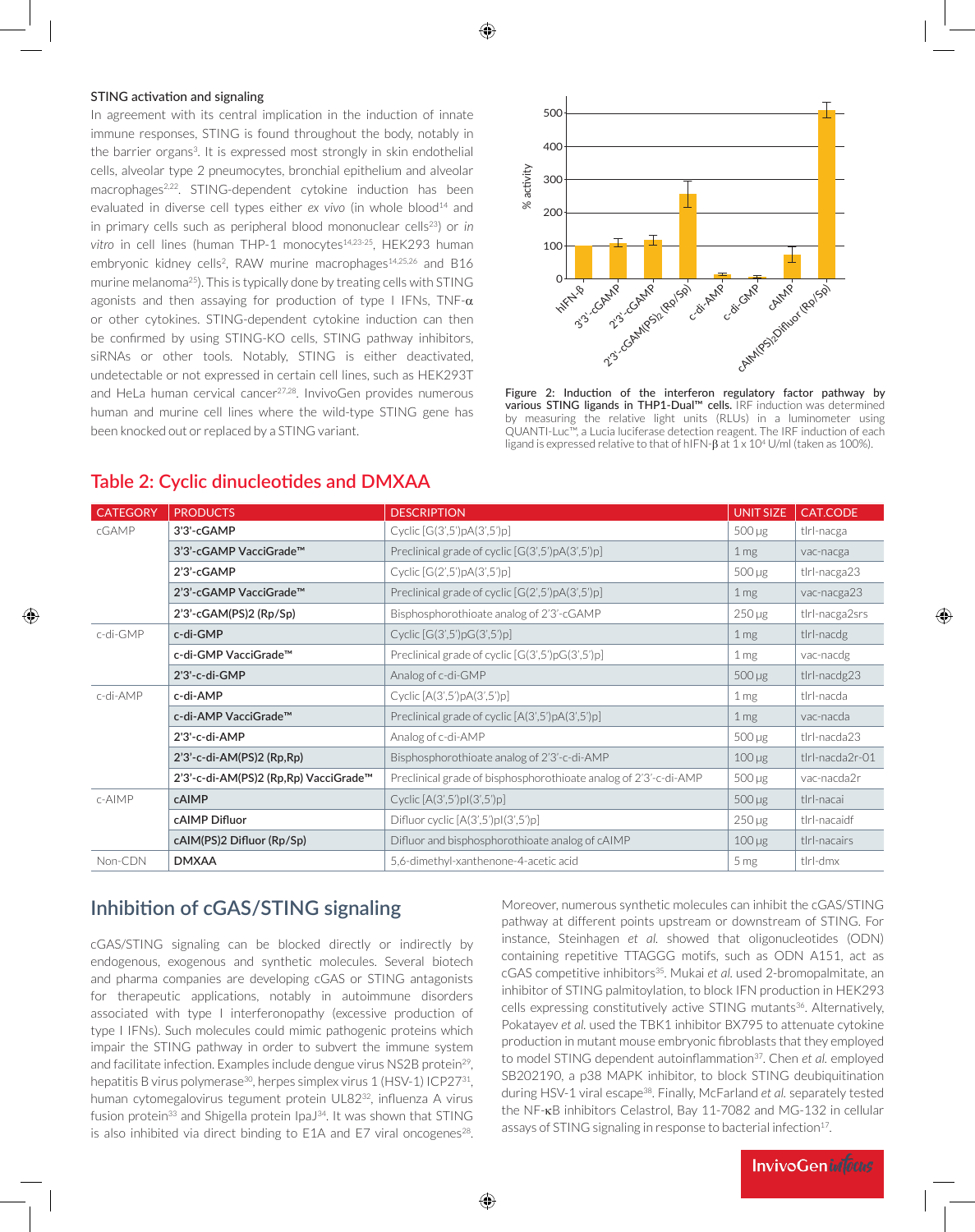| <b>PRODUCTS</b>          | <b>DESCRIPTION</b>                                                        | <b>UNIT SIZE</b> | CAT.CODE                 |
|--------------------------|---------------------------------------------------------------------------|------------------|--------------------------|
| Amlexanox                | TBK1/IKK& inhibitor                                                       | 50 mg            | inh-amx                  |
| Bay 11-7082              | $kB-\alpha$ inhibitor - NLRP3 inflammasome inhibitor                      | 10 <sub>mg</sub> | $t$  r - $b82$           |
| <b>BX795</b>             | $TBK1/IKK\varepsilon$ inhibitor - TLR signaling inhibitor - RLR inhibitor | 5 <sub>mg</sub>  | tlrl-bx7                 |
| Celastrol                | $NF - \kappa B$ inhibitor                                                 | 1 <sub>mg</sub>  | ant-cls                  |
| MG-132                   | 26S proteasome inhibitor - Autophagy activator                            | 5 <sub>mg</sub>  | $t$ lrl-mg $132$         |
| <b>ODN TTAGGG (A151)</b> | cGAS inhibitor - TLR9 inhibitor - AIM2 inhibitor                          | 1 <sub>mg</sub>  | $t$ lrl- $t$ tag $151-1$ |
| SB202190                 | MAP kinase inhibitor - Autophagy inducer                                  | 5 <sub>mg</sub>  | tlrl-sb90                |

## **Table 3: Synthetic inhibitors of the cGAS/STING pathway**

# **STING regulation**

Although STING is best known for its role in immune responses to cytoplasmic DNA sensed by cGAS, it is also implicated in signaling pathways for other DNA or RNA sensors, autophagy, ER stress and metabolism. Furthermore, STING, like other PRRs, is also regulated through numerous post-translational modifications that ensure its proper location, timing and function (Fig. 3).

#### DNA pathways

⊕

STING has been linked to DNA sensors other than cGAS. There are reports of STING signaling following detection of viral<sup>39</sup> or bacterial<sup>40</sup> DNA by IFI16, and after detection of viral DNA by DDX41<sup>41</sup>. Interestingly, STING appears to be regulated by the cytoplasmic DNA sensor AIM2. Corrales *et al.* reported that in murine macrophages and dendritic cells, the AIM2 inflammasome antagonizes the STING pathway during the response to cytoplasmic DNA, by inducing pyroptosis via caspase 123. Along these lines, Liu *et al.* found that during infection of murine macrophages with *Mycobacterium bovis*, AIM2 conjugates to bacterial DNA in the cytoplasm to inhibit STING-dependent induction of IFN- $\beta$  and autophagy<sup>42</sup>. STING also seems to be connected to genomic structure and repair mechanisms. For example, Malik *et al.* claimed that STING can induce chromatin compaction, and they suggested that this effect might be linked to immune responses (e.g. antiviral response) or to nuclear envelopelinked diseases<sup>43</sup>. Interestingly, constitutive activation of the cGAS/ STING pathway in a DNA damage response deficient subtype of breast cancer in a cell cycle-specific manner has been described<sup>44</sup>. These findings are consistent with other reports, which linked STING signaling to the DNA-damage sensor MRE11, and to the DNA replication and repair enzyme RAD51 (via MRE11)45,46. Further research revealed that the Cre/LoxP system of gene recombination leads to accumulation of damaged DNA and ultimately, to STING activation<sup>47</sup>. Other evidence suggests that STING signaling following DNA viral infection is dampened by caspase 1-mediated cleavage of cGAS<sup>48</sup>. Last, cGAS/STING signaling has also been widely described as a response to mitochondrial DNA (mtDNA) that enters the cytoplasm, as occurs during oxidative stress<sup>49</sup>.

### RNA pathways

STING appears to interact with RNA sensing pathways at different levels. These interactions can occur directly via RNA sensors such as MDA-5 and RIG-I<sup>50</sup>, and via MAVS<sup>51</sup> a RIG-I activated adaptor

protein. STING may also take part in RNA pathways indirectly, after enzymatic conversion of cytoplasmic DNA into RNA (or vice versa)52. Indeed, the efficacy of the RIG-I ligand 5'ppp-dsRNA as protection against HSV-1 infection correlates directly to STING expression levels, indicating the importance of STING in anti-viral RIG-I signaling<sup>53</sup>. Remarkably, this trend extends to murine models: STING-KO mice treated with 5'ppp-dsRNA are highly susceptible to HSV-1, whereas WT mice receiving the same treatment are protected<sup>53</sup>. Other work reported that activation of RIG-I induces expression of STING<sup>54</sup>, suggesting a functional link between the two. Likewise, it has been observed that DNA damage in bone marrow-derived macrophages leads to activation of the cGAS/STING pathway, which in turn induces type I IFNs and upregulation of immune genes, including RIG-1<sup>55</sup>. Recent findings highlighted an important link between cytoplasmic nucleic acid pathways (cGAS/ STING or MDA5/MAVS) and the endosomal RNA sensor TLR7 in a model of malaria infection<sup>56</sup>. Indeed, activation of the cytoplasmic nucleic acid pathway induces SOCS1, which in turn inhibits MyD88, the adaptor protein for TLR7<sup>56</sup>. Finally, it was revealed that the dimerization, translocation and activation of STING during pathogenic infection requires the adaptor protein TRIF, an adaptor for the RNA sensor TLR357.

⊕

#### Autophagy

cGAS/STING signaling has been linked to autophagy on various levels. For example, cGAS has been reported to be degraded by p62 dependent selective autophagy after it senses cytoplasmic DNA<sup>58</sup>. During infection with live Gram-positive bacteria such as *Listeria innocua*, phagocytes undergo autophagy following STING-dependent sensing of c-di-AMP59. During *Mycobacterium tuberculosis* infection, the cGAS/STING axis triggers both type I IFN production and autophagy<sup>60</sup>, including selective autophagy of this pathogen<sup>61</sup>. On the contrary, during *Mycobacterium bovis* infection, the cytoplasmic DNA sensor AIM2 has been reported to inhibit STING induced autophagy<sup>42</sup>. There have been reports that cGAS and STING each interacts with autophagy proteins in other contexts, although the nature of these interactions remains unclear. For instance, direct interaction between  $cGAS$  and Beclin-1 halts production of 2'3'-cGAMP by the former<sup>62</sup>, thus preventing constitutive activation of STING and consequently, hyperproduction of type I IFNs. Furthermore, following activation, STING seems to be trafficked from the endoplasmic reticulum (ER) to the Golgi by an autophagy-like process that depends on  $Atg2a^{63}$ .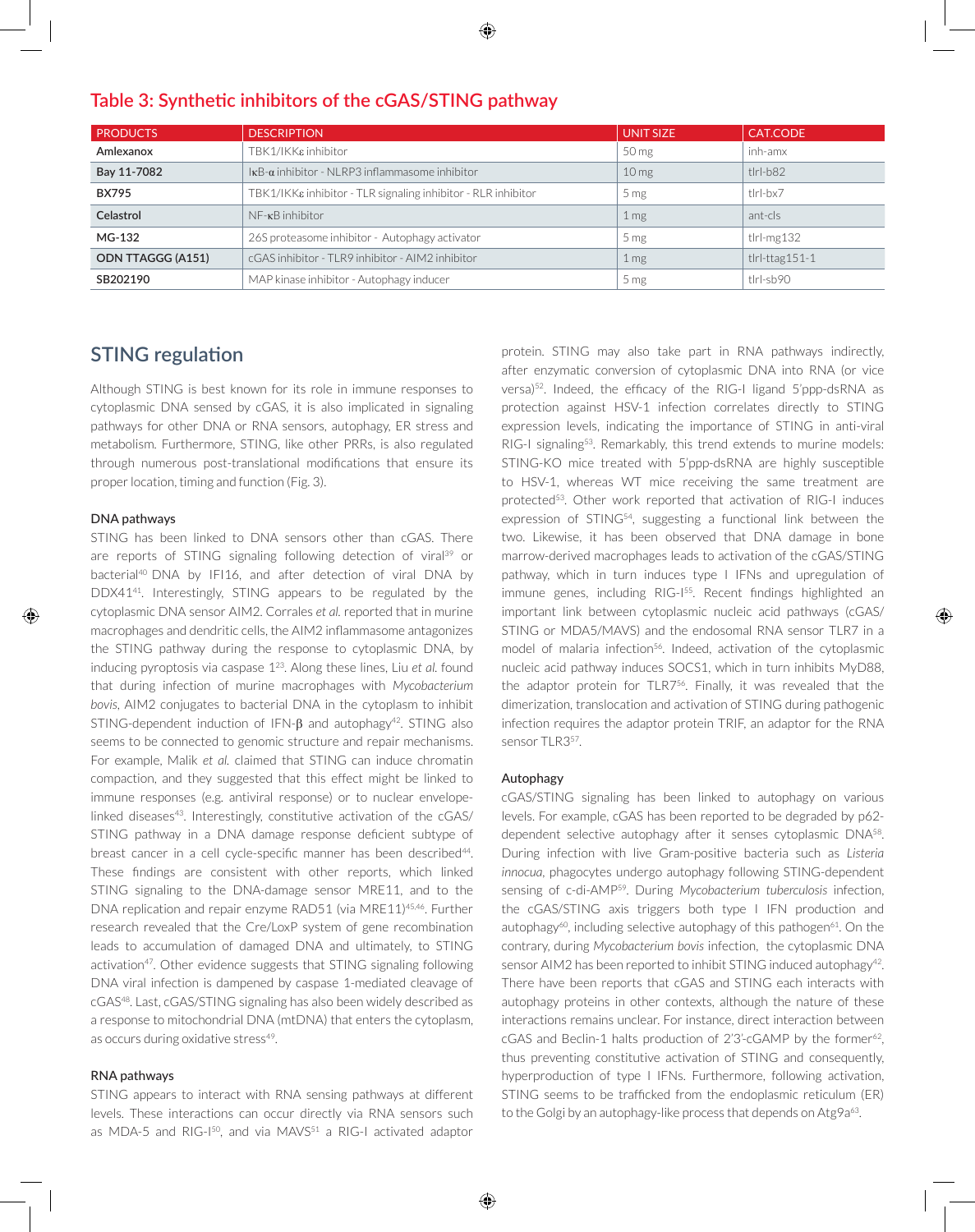### ER-stress and apoptosis

A role for the STING/IRF3 axis in alcoholic liver disease has been described, whereby ethanol-induced ER stress leads to activation and phosphorylation of IRF3 via STING. This drives the interaction of p-IRF3 with the pro-apoptotic protein Bax, and eventually to apoptosis of hepatocytes<sup>64</sup>, which was subsequently reported to be STING- and IRF3-dependent<sup>65</sup>. Further research has found that the Bax/Bak-mediated apoptosis generates DNA that activates the cGAS/STING pathway to induce type I IFNs and that this response is blocked by apoptotic caspases such as Apaf 1, caspase-3/7 and caspase-966. Studies in B cells revealed that STING function depends on ER stress responses conveyed through the IRE 1/XBP-1 pathway and that STING agonists provoke mitochondria-mediated apoptosis<sup>67</sup>. Finally, ER stress-induced apoptosis during *Mycobacterium bovis*  infection has been linked to the STING/IRF3 axis<sup>68</sup>.



Figure 3: Regulation of STING signaling.

#### Post-translational regulation

⊕

Various post-translational modifications have been described for STING, spanning its activation up to its degradation. However, the spatiotemporal sequence of these modifications remains poorly understood. Both STING and cGAS appear to be stabilized upon sumoylation by TRIM38 relatively early in signaling<sup>69</sup>. Activation of STING seems to require palmitoylation, presumably by DHHC proteins<sup>36</sup>. Phosphorylation of STING by TBK1 enables its binding to IRF3, whereas phosphorylation by ULK1 appears necessary for its degradation<sup>70</sup>. Likewise, ubiquitination of STING by ubiquitin ligases can serve different purposes such as promoting TBK1 recruitment (TRIM32, TRIM56 or AMFR); enabling degradation (RNF5); or preventing degradation (RNF26)<sup>70</sup>. STING-**R**, a human alternative STING transcript isoform which lacks the transmembrane domains, has been shown to antagonize STING function through 2'3'-cGAMP and other transducer molecules (e.g. TBK1) sequestration $71$ .

## **Genetic variation of STING**

Human STING is encoded by the gene Tmem173, which appears in several variants within the population. Recent work has revealed that the sequence differences among these variants can markedly affect STING function and consequently, impact human health (Fig. 4).

Early work on human STING variants suggested that they vary widely in their responsiveness to microbial CDNs. For instance, the variants R232H and HAQ (R71H-G230A-R293Q) are drastically less sensitive to c-di-GMP and c-di-AMP than their most prevalent variant, 232R-RGR (71R-230G-293R), the latter of which accounts for roughly  $60\%$  of the human population<sup>72</sup>. Importantly, the HAQ variant has proven to be a null allele that does not respond to 2'3'-cGAMP or the potent synthetic CDN STING agonist 2'3'-c-di-AM(PS)2(Rp,Rp)73. The open questions on the functionality of STING-HAQ are especially relevant to THP1 cells, which carry this variant.

Other genetic variations leading to loss or gain of STING functionality have been revealed. An alternative splicing isoform of STING has been identified: it lacks exon 7 and acts as a dominant negative regulator of type I IFN production as it cannot bind to TBK174. This STING variant, however, does not impair the NF-κB pathway. On the contrary, other mutations in STING can lead to excessive activation of interferon stimulated genes (ISGs). This is the case in patients suffering from STING-Associated Vasculopathy with Onset in Infancy (SAVI), a pediatric condition characterized by excessive inflammation, dermatologic and pulmonary tissue damage, as well as abnormal antibody production. SAVI-patients carry one of four mutations in exon 5 (V147L, N154S, V155M or V147M) leading to constitutive type I IFN production, probably due to constitutive dimerization of STING, although this is still unclear<sup>22,75,76,77</sup>. Recently, three more gain-of-function mutations in SAVI-like patients have been uncovered: C206Y, R281Q and R284G78. These findings suggest that more pathogenic STING alleles may be soon discovered. Last, another case of dominant STING gain-of-function mutation (G166E) has been identified in several family members with chilblain lupus<sup>79</sup>.

## **Table 4: STING gene variants**

| <b>STING VARIANT</b> | <b>DESCRIPTION</b>                | CAT.CODE*         |
|----------------------|-----------------------------------|-------------------|
| STING-WT             | R232 isoform                      | puno1-hstingwt    |
| STING-WT-HA          | HA-tagged coding sequence         | puno1ha-hsting    |
| hSTING-A162          | A162 isoform (S162A)              | puno1-hsting-a162 |
| hSTING-A230          | A230 isoform (G230A)              | puno1-hsting-a230 |
| hSTING-H232          | H232 isoform (R232H)              | puno1-hsting-h232 |
| hSTING-HAO           | HAQ (R71H-G230A-R293Q)<br>isoform | puno1-hsting-haq  |
| hSTING-M155          | M155 isoform (V155M)              | puno1-hsting-m155 |
| hSTING-MRP           | Isoform lacking exon 7            | puno1-hsting-mrp  |
| hSTING-N200          | N200 isoform (I200N)              | puno1-hsting-n200 |
| hSTING-S154          | S154 isoform (N154S)              | puno1-hsting-s154 |

\* All plasmids are provided as 20 µg of lyophilized DNA.

⊕

**InvivoGeninfocus** 

↔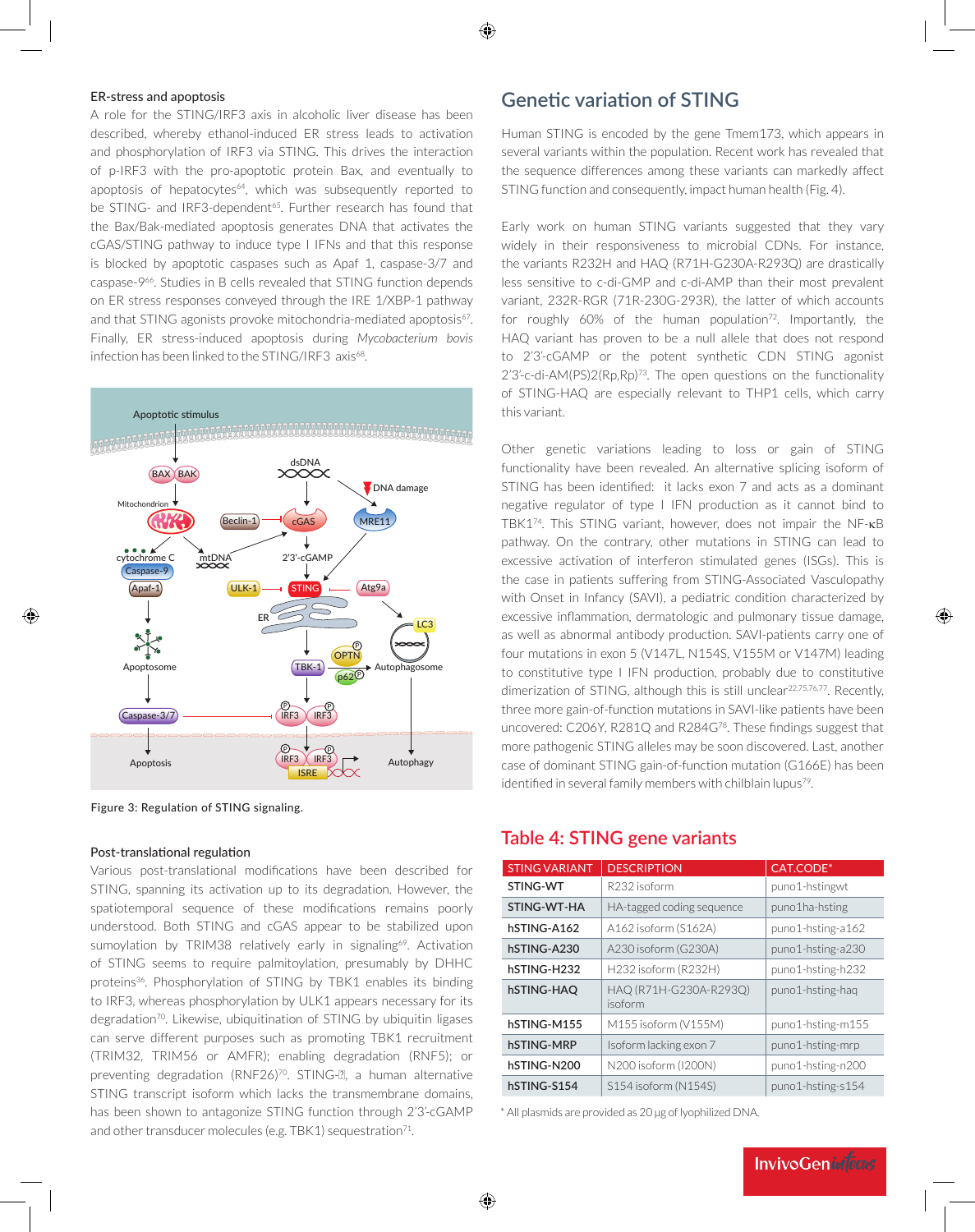

Figure 4: Schematic of human STING genetic variants and their functional effect or disease association.

# **Therapeutic targeting of STING**

The cGAS/STING axis interacts with other innate immune pathways, such as DNA sensors (AIM2 and IFI16) and RNA sensors (RIG-I and MDA5). Therefore, STING is implicated in many health disorders such as infectious diseases, cancer, and autoimmunity.

#### Viral infections

⊕

Researchers have been evaluating CDN STING agonists as vaccine adjuvants long before the discovery of STING<sup>80</sup>. Detection of viral DNA (e.g. herpes virus) or RNA (e.g. coronavirus) by cGAS and/or other sensors leads to activation of STING, which induces a robust anti-viral response through type I IFNs<sup>81</sup>. Also, a cGAS-independent activation of STING has been reported: enveloped-RNA viruses fuse to the host cell membrane, and then directly interact with and activate STING<sup>33</sup>. Interestingly, the 2'3'-cGAMP produced by cGAS in infected cells can travel within viral particles $82$ , or via gap junctions $83$ , to reach neighboring cells, thus propagating a local anti-viral response. Of note, many viruses emit peptides and proteins that directly or indirectly inhibit host STING signaling. Examples include dengue virus, whose protease complex NS2B/3 binds to and cleaves STING, and hepatitis C virus, whose protein NS4B also binds to and deactivates STING<sup>50</sup>. Moreover, certain host endogenous factors can block STING signaling upon viral attack, such as the mitochondrial-localized protein NLRX1, which is required for HIV-1 infection<sup>84</sup>. Together, these findings underscore the evolutionary tit-for-tat between viral pathogens and host immunity.

#### Bacterial infections

Although bacteria produce CDNs, STING signaling upon bacterial infection is principally dependent of 2'3'-cGAMP production by cGAS. Bacterial species known to activate STING via cGAS include Mycobacteria, Legionella, Listeria, Shigella, Francisella, Chlamydia, Neisseria and group B Streptococcus<sup>49</sup>. Thus, STING-dependent production of type I IFNs has been reported in diverse cellular and animal models of bacterial infection such as *Streptococcus pneumoniae* in mice<sup>85</sup>. Among examples of direct activation of STING by bacterial CDNs, *Mycobacterium tuberculosis* releases c-di-AMP into the cytoplasm24. Furthermore, c-di-AMP has been imputed in infection by *Listeria monocytogenes*, although its importance relative to that of bacterial DNA, and the resulting STING-induction remains unclear<sup>86,87</sup>.

#### Cancer

Tumor DNA can induce antigen-presenting cell activation through the cGAS/STING axis and thus contribute to anti-tumor immunity through priming of antigen-specific cytotoxic CD8+ T cells. This immunosurveillance mechanism has been reported in models of breast cancer<sup>88</sup>, colorectal cancer<sup>89</sup> and melanoma<sup>90</sup>, among others. In fact, it has also been shown to underpin the efficacy of radiation therapy, through immunostimulatory DNA release by dying irradiated tumor cells<sup>91</sup>. Based on this, the synthetic CDN STING agonist 2'3'-c-di AM(PS)2 (Rp/Rp) is being evaluated in a Phase I clinical trial for solid tumors and blood cancers<sup>92</sup>.

Perplexingly, deficient or excessive STING activities have each been imputed in cancer. The former involves tumor cell survival enabled by a lack of tumor-suppressive interleukine-22 binding protein induction<sup>93</sup>- indeed, many tumors lack active cGAS or STING<sup>89</sup>whereas the latter involves inflammatory tumorigenesis caused by excessive cytokine production, as reported in models of colitis<sup>94</sup> and brain metastasis $51$ . Also supporting a pernicious role for STING in certain cancers are findings that STING activation can induce expression of factors that inhibit effector  $T$  cells, such as IDO<sup>95</sup> and PD-L1<sup>44</sup>. Cancer therapies related to the cGAS/STING pathway must therefore account for the functional activity of this axis in tumor and healthy cells.

⊕

#### Autoimmunity

Accumulation of self-nucleic acids (DNA, RNA, or DNA/RNA hybrids) in the cytoplasm leads to constitutive activation of cGAS/STING signaling and production of inflammatory cytokines that, when chronic, can cause autoimmune diseases. A common pathologic trait in these cases is dysregulated enzymatic processing of DNA or RNA, as with mutated Trex1 or RNAse H2, in Aicardi-Goutières Syndrome (AGS)<sup>49</sup>, or mutated POLA1, in X-Linked Reticulate Pigmentary Disorder (XLRPD)<sup>96</sup>. However, such autoinflammation can also derive from mutations in STING itself, leading to its constitutive activation, as in a lupus-like syndrome<sup>75</sup> or in SAVI<sup>22</sup>. To date, at least eight STING mutations separately leading to autoinflammation have been identified, some of which (e.g. V147L, N154S and V155M) seem to induce constitutive exit of STING from the ER<sup>34</sup>. Alternatively, significantly elevated cGAS expression has been reported in lupus patients relative to control subjects, those with detectable 2'3'-cGAMP in their peripheral blood exhibited worse symptoms<sup>97</sup>. Given all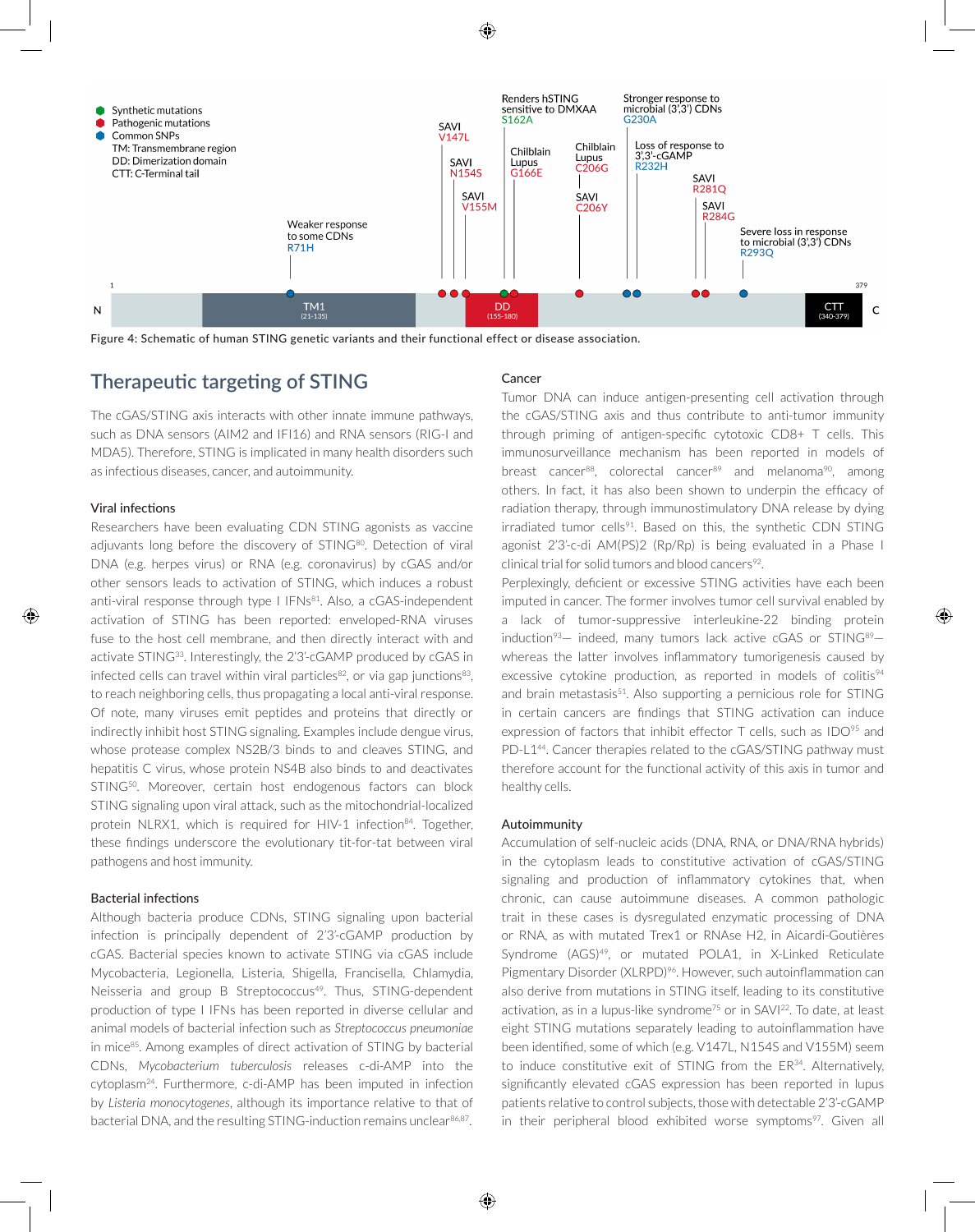⊕

these findings, inhibitors of cGAS/STING signaling, including cGAS or STING antagonists, are now being pursued as possible therapies for autoimmune diseases.

# **Conclusion**

A decade of research has brought to light STING as a key adaptor in the immune response to cytosolic nucleic acids in numerous situations. The activation or repression of STING and its signaling is of great interest in many therapeutic fields including microbial infections, cancer, and autoimmune disorders (Fig. 5). Although major advances have been made through crystallization, genetic and functional characterization of STING variants, much more needs to be unraveled as more sophisticated levels of STING regulation are being uncovered. As an example, an intriguing regulation loop has been discovered between type I IFN production and lipid metabolism in order to induce DNA-independent STING activation and to counter viral infectivity<sup>98</sup>. Moreover, because STING and other nucleic sensors pathways (RIG-I/MDA-5, AIM2, and TLRs) converge to the same downstream signaling, better comprehension of their complex interplay is required to develop therapeutic drugs that regulate the inflammatory innate and adaptive immune responses. Last, the next challenge will be to establish suitable *in vivo* delivery of such molecules.



Figure 5: Central role of STING in sensing nucleic acids and in inflammation.

## **Abbreviations**

⊕

CDNs: cyclic dinucleotides cGAS: cyclic GMP-AMP synthase ER: endoplasmic reticulum IFNs: interferons IRF3: interferon regulatory factor 3 ISGs: interferon-stimulated genes ISRE: interferon-responsive element NF-κB: nuclear factor kappa light-chain-enhancer of activated B cells PRR: pattern recognition receptor **SAVI:** STING-Associated Vasculopathy with Onset in Infancy SNP: single nucleotide polymorphism **STING:** stimulator of interferon genes TBK1: TANK-binding-kinase-I TNF-α: tumor necrosis factor alpha

## **References**

1. Barbalat R. *et al.*, 2011. Nucleic Acid Recognition by the Innate Immune System. Annual Review of Immunology 29: 185-214. 2. Ishikawa H., and Barber G.N. 2008. STING is an endoplasmic reticulum adaptor that facilitates innate immune signalling. Nature 455: 674-8. 3. Zhong B. *et al.*, 2008. The Adaptor Protein MITA Links Virus-Sensing Receptors to IRF3 Transcription Factor Activation. Immunity 29: 538- 50. 4. Burdette D.L. *et al.*, 2011. STING is a direct innate immune sensor of cyclic di-GMP. Nature 478: 515-8. 5. Sun L. *et al.,* 2013. Cyclic GMP-AMP Synthase Is a Cytosolic DNA Sensor That Activates the Type I Interferon Pathway. Science 339: 786-91. 6. Wu J. *et al.*, 2013. Cyclic GMP-AMP Is an Endogenous Second Messenger in Innate Immune Signaling by Cytosolic DNA. Science 339: 826-30. 7. Ishikawa H. *et al.,* 2009. STING regulates intracellular DNA-mediated, type I interferon-dependent innate immunity. Nature 461: 788-92. 8. Abe T. and Barber G.N.*,* 2014. Cytosolic-DNA-Mediated, STING-Dependent Proinflammatory Gene Induction Necessitates Canonical NF-κB Activation through TBK1. Journal of Virology 88:5328-41. 9. Karaolis D.K.R. *et al.,* 2005. c-di-GMP (3'-5'-Cyclic Diguanylic Acid) Inhibits Staphylococcus aureus Cell-Cell Interactions and Biofilm Formation. Antimicrobial Agents and Chemotherapy 49: 1029-38. 10. Ogunniyi A.D. *et al.,* 2008. c-di-GMP is an effective immunomodulator and vaccine adjuvant against pneumococcal infection. Vaccine 26: 4676-85. 11. Amikam D. *et al.,* 1995. The novel cyclic dinucleotide 3'-5' cyclic diguanylic acid binds to p21ras and enhances DNA synthesis but not cell replication in the Molt 4 cell line. Biochemical Journal 311: 921- 7. 12. Karaolis D.K.R. *et al.,* 2005. 3',5'-Cyclic diguanylic acid (c-di-GMP) inhibits basal and growth factor-stimulated human colon cancer cell proliferation. Biochemical and Biophysical Research Communications 329: 40-5. 13. Steinberger O. *et al.,* 1999. Elevated expression of the CD4 receptor and cell cycle arrest are induced in Jurkat cells by treatment with the novel cyclic dinucleotide 3',5'-cyclic diguanylic acid. FEBS Letters 444: 125-9. 14. Lioux T. *et al.,* 2016. Design, Synthesis, and Biological Evaluation of Novel Cyclic Adenosine–Inosine Monophosphate (cAIMP) Analogs That Activate Stimulator of Interferon Genes (STING). Journal of Medicinal Chemistry 59: 10253-67. 15. Parvatiyar K. *et al.,* 2012. The helicase DDX41 recognizes the bacterial secondary messengers cyclic di-GMP and cyclic di-AMP to activate a type I interferon immune response. Nat Immunol 13: 1155-61. 16. Omura H. *et al.,* 2016. Structural and Functional Analysis of DDX41: a bispecific immune receptor for DNA and cyclic dinucleotide. Scientific Reports 6: 34756. 17. McFarland A.P. *et al.,* 2017. Sensing of Bacterial Cyclic Dinucleotides by the Oxidoreductase RECON Promotes NF-κB Activation and Shapes a Proinflammatory Antibacterial State. Immunity 46: 433-45. 18. Ching L.M. *et al.,* 1991. Haematological effects in mice of the antitumour agents xanthenone-4-acetic acid, 5,6-dimethyl-xanthenone-4-acetic acid [correction of 5,6-methyl-] and flavone acetic acid. Cancer chemotherapy and pharmacology 28: 414-9. 19. Lara Jr P.N. *et al.,* 2011. Randomized Phase III Placebo-Controlled Trial of Carboplatin and Paclitaxel With or Without the Vascular Disrupting Agent Vadimezan (ASA404) in Advanced Non–Small-Cell Lung Cancer. Journal of Clinical Oncology 29: 2965-71. 20. Prantner D. *et al.,* 2012. 5,6-Dimethylxanthenone-4-acetic Acid (DMXAA) Activates Stimulator of Interferon Gene (STING)-dependent Innate Immune Pathways and Is Regulated by Mitochondrial Membrane Potential. Journal of Biological Chemistry 287: 39776-88. 21. Conlon J. *et al.,* 2013. Mouse, but not Human STING, Binds and Signals in Response to the Vascular Disrupting Agent 5,6-Dimethylxanthenone-4-Acetic Acid. The Journal of Immunology 190: 5216-25. 22. Liu Y. *et al.*, 2014. Activated STING in a Vascular and Pulmonary Syndrome. New England Journal of Medicine 371: 507-18. 23. Corrales L. *et al.,* 2015. Direct Activation of STING in the Tumor Microenvironment Leads to Potent and Systemic Tumor Regression and Immunity. Cell Reports 11: 1018-30. 24. Dey B. *et al.,* 2015. A bacterial cyclic dinucleotide activates the cytosolic surveillance pathway and mediates innate resistance to tuberculosis. Nature medicine 21: 401-6. 25. Kim S. *et al.,* 2013. Anticancer Flavonoids Are Mouse-Selective STING Agonists. ACS Chemical Biology 8: 1396-401. 26. Dey R.J. *et al.,* 2017. Inhibition of innate immune cytosolic surveillance by an M. tuberculosis phosphodiesterase. Nat Chem Biol 13: 210-7. 27. Burdette D.L., and Vance R.E. 2013. STING and the innate immune response to nucleic acids in the cytosol. Nat Immunol 14: 19-26. 28. Lau L. *et al.,* 2015. DNA tumor virus oncogenes antagonize the cGAS-STING DNA-sensing pathway. Science 350: 568-71. 29. Aguirre S. *et al.,* 2017. Dengue virus NS2B protein targets cGAS for degradation and prevents mitochondrial DNA sensing during infection. Nature microbiology 2: 17037. 30. Liu Y. *et al.,* 2015. Hepatitis B Virus Polymerase Disrupts K63-Linked Ubiquitination of STING To Block Innate Cytosolic DNA-Sensing Pathways. Journal of Virology 89: 2287-300. 31. Christensen M.H. *et al.,* 2016. HSV-1 ICP27 targets the TBK1-activated STING signalsome to inhibit virus-induced type I IFN expression. The EMBO Journal 35: 1385-99. 32. Fu Y.Z. *et al.*, 2017. Human Cytomegalovirus Tegument Protein UL82 Inhibits STING-Mediated Signaling to Evade Antiviral Immunity. Cell Host & Microbe 21: 231-43. 33. Holm C.K. *et al.,* 2016. Influenza A virus targets a cGAS-independent STING pathway that controls enveloped RNA viruses. Nat Commun 7: 10680. 34. Dobbs N. *et al.,* 2015. STING Activation by Translocation from the ER Is Associated with Infection and Autoinflammatory Disease. Cell Host & Microbe 18: 157-68. 35. Steinhagen F. *et al.,* 2017. Suppressive oligodeoxynucleotides containing TTAGGG motifs inhibit cGAS activation in human monocytes. Eur J Immunol. doi:10.1002/eji.201747338. 36. Mukai K. et al., 2016. Activation of STING requires palmitoylation at the Golgi. Nature Communications 7: 11932. 37. Pokatayev V. *et al.*, 2016. RNase H2 catalytic core Aicardi-Goutières syndrome–related mutant invokes cGAS–STING innate immune-sensing pathway in mice. The Journal of Experimental Medicine 213: 329-36.

**InvivoGeniaTous**